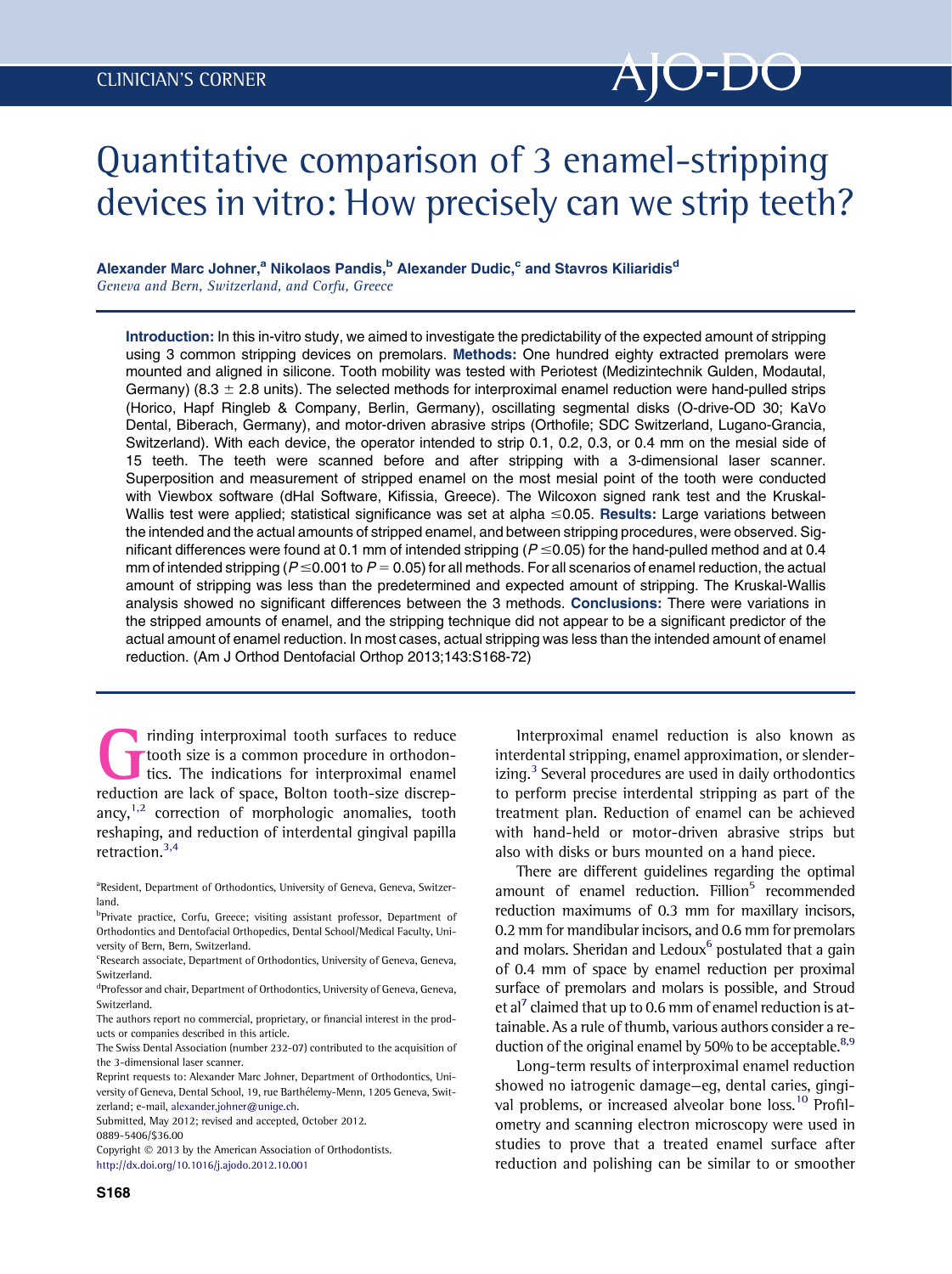than untreated enamel.<sup>[11,12](#page-4-0)</sup> Zhong et al<sup>[11](#page-4-0)</sup> showed that it is possible to reduce interproximal enamel in a reasonable time (2.2 minutes per surface) with a good or very good outcome in 90% of patients, and with enamel surfaces after stripping smoother than untreated enamel.

If the treatment plan calls for stripping, it is important to be able to reduce the enamel by the exact amount required.

Although many studies are focusing on the surface irregularities that could remain after grinding and polishing,  $11,12$  only 1 study was identified that presents a quantitative evaluation of stripped enamel.<sup>[12](#page-4-0)</sup> Therefore, the aim of this study was to investigate in vitro on premolars the actual stripping and the intended stripping of 3 commonly used stripping devices. The null hypothesis was that there is no difference between the intended and the actual amounts of enamel reduction. Additionally, the differences between the 3 stripping methods regarding stripping predictability were assessed.

#### MATERIAL AND METHODS

One hundred eighty teeth were randomly divided into 3 groups according to 3 commonly used stripping methods. In each of the 3 stripping method groups, enamel reductions were set at 0.1, 0.2, 0.3, or 0.4 mm on 1 side; therefore, 15 premolars were allocated for each stripping level subgroup. Ethical approval by the University of Geneva (number 09-129) was obtained to collect extracted premolars from patients who had extraction therapy at the Department of Orthodontics. The patients were given an information sheet describing the study and asked to sign a consent form.

The premolars were stored in 3% thymol solution. They were then aligned and mounted in silicone (Curadent Protesil; Zeta Dental, Riazzino, Switzerland) to simulate the mobility of the natural periodontium.<sup>12</sup> To prevent loosening of the teeth, they were fixed in the silicone base with super glue at the apex of the root. The mobility of the teeth was verified on 30 teeth with Periotest (Medizintechnik Gulden, Modautal, Germany) to make sure that the situation in the mouth was simulated as close as possible. The achieved values (8.3  $\pm$  2.8 units) were within the range of standard values published by Schulte<sup>13</sup>  $(-2$  to  $+11$  for premolars).

Three methods of interproximal enamel reduction were selected for comparison: group A was treated with traditional hand-pulled strips  $(45-\mu m)$  grits, 0.09-mm thickness; Horico, Hopf Ringleb & Company, Berlin, Germany). Group B had oscillating segmented disks (30- to 40-um grits, 0.13-mm thickness, 0-drive OD 30; KaVo Dental, Biberach, Germany; OS 1 FH disk Komet; Gebr. Brasseler GmbH & Company KG, Lemgo, Germany). In group C, the enamel was reduced by motor-driven abrasive strips  $(40-\mu m)$  grits,  $0.3-mm$ thickness, Orthofile; SDC Switzerland, Lugano-Grancia, Switzerland).

Danesh et  $al<sup>12</sup>$  $al<sup>12</sup>$  $al<sup>12</sup>$  analyzed the amount of reduced enamel by polishing after interproximal reduction; it was shown to be between 0 and 0.02 mm. Since this is a relatively small amount, which does not seem clinically significant, we focused only on grinding and left out the polishing.

Before and after stripping, the teeth were scanned by a 3-dimensional (3D) laser scanner (R-250; 3Shape, Copenhagen, Denmark) after they were sprayed with a minimal layer of Pico Scan Spray (Picodent, Wipperfürth, Germany) to prevent reflections in the scan process. The final STL files (Surface Tesselation Language) were imported into Viewbox software (dHAL Software, Kifissia, Greece), where the 3D objects were superimposed. Then a plane was defined at the long axis of the tooth, and the software measured the distance from the sagittal plane to the farthest points mesially and distally on the tooth.

A digital caliper (Schieblehre digital 59112; Fino, Bad Bocklet, Germany) was used to verify the 3D measuring procedure by measuring the mesiodistal premolar widths.

During the stripping process, the amount of enamel reduction was controlled with a gauge, as proposed by several authors.<sup>[14,15](#page-4-0)</sup>

All measurements and superimpositions were performed by the same operator (A.M.J.). In order to test the 3D measuring procedure, 30 tooth widths were measured by digital caliper (mean, 7.50  $\pm$  0.36 mm) and by the 3D software (mean, 7.49  $\pm$  0.35 mm). No significant difference was found between these 2 measuring procedures. A high correlation was found between these methods ( $R = 0.99$ ,  $P \le 0.001$ ), in accor-dance with the study of Alcan and Ceylanoğlu.<sup>[16](#page-4-0)</sup>

Three-dimensional superimpositions and measurements were repeated for 30 teeth after 10 days. A high coefficient of reliability was found  $(R = 0.99,$  $P \le 0.001$ ). The random error of the method was calculated with Dahlberg's formula (Se =  $0.0183$  mm).<sup>[17](#page-4-0)</sup>

$$
Se = \sqrt{\frac{\sum d^2}{2n}}
$$

As for the systematic error, the  $t$  test showed no significant difference between the 3D measurements.

#### Statistical analysis

The statistical analyses aimed to assess the following: (1) differences between intended and actual stripping for each method separately at 0.1, 0.2, 0.3, and 0.4 mm; and (2) differences in the actual stripping between methods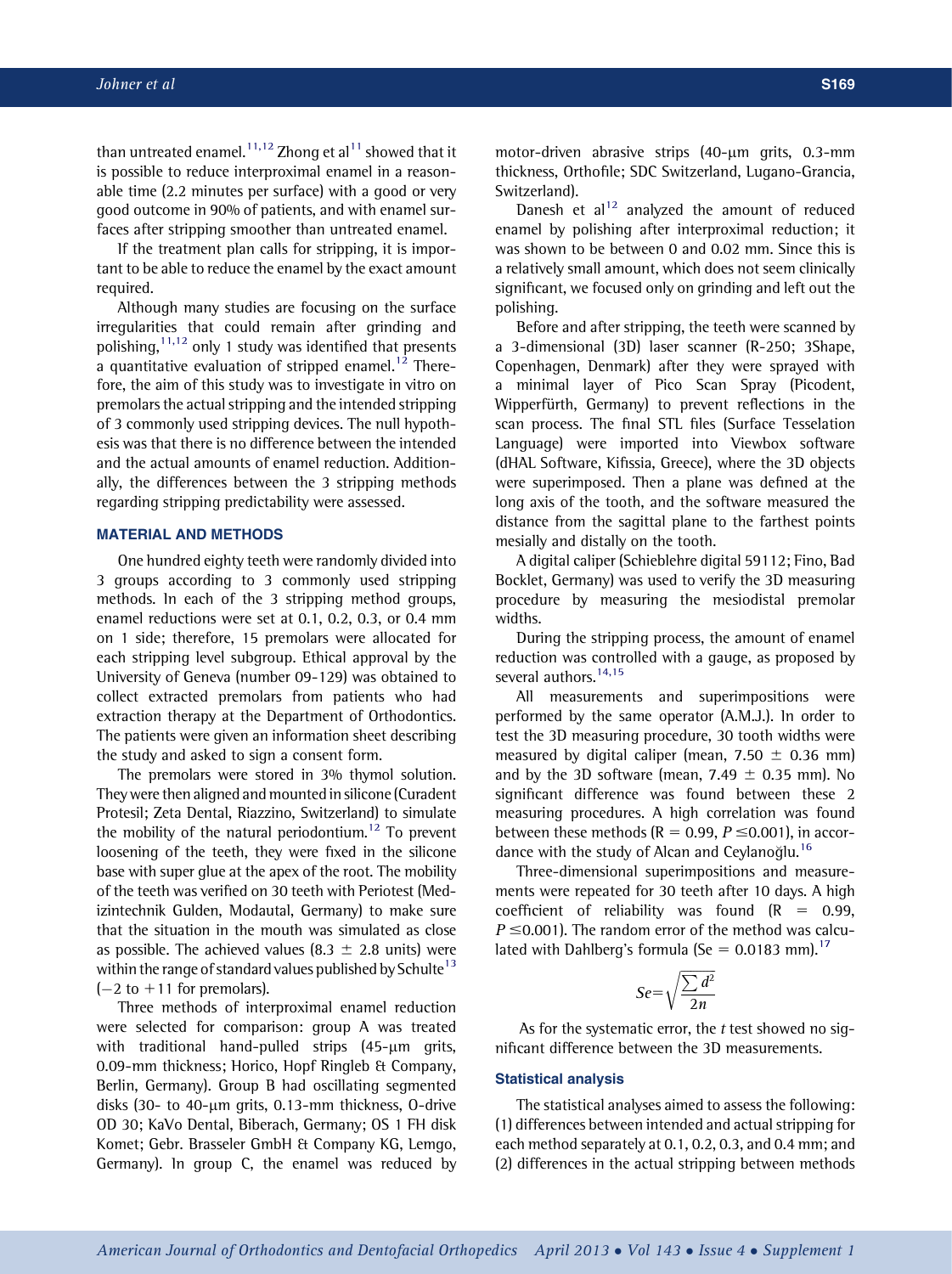separately at 0.1, 0.2, 0.3, and 0.4 mm. Plotted histograms indicated that the data were not normally distributed; therefore, no parametric methods for statistical assessment were applied. The first null hypothesis was that actual stripping did not differ from the intended amount of stripping with each method. The Wilcoxon signed rank test was applied for each method and intended amount of stripping. The second null hypothesis was that the actual stripping did not differ significantly between the 3 stripping methods. The Kruskal-Wallis test was applied for each intended amount of stripping. Statistical significance was set at alpha  $= 0.05$ , and all analyses were conducted with statistical software (version 12.1; StataCorp, College Station, Tex).

#### RESULTS

The actual stripping compared with the intended amount of stripping (0.1-0.4 mm) and the stripping method (hand-pulled strip, oscillating segmented disk, or motor-driven strip) showed great variability, with all methods delivering on average less stripping than intended ([Fig](#page-3-0)).

The difference between intended and actual stripping indicated that, at 0.1 and 0.4 mm, the handpulled method stripped on average significantly less enamel than intended. The oscillating method ground significantly less at 0.2, 0.3, and 0.4 mm; and the motor-driven strips reduced less enamel at 0.4 mm [\(Table\)](#page-3-0).

There were no differences in the actual amounts of stripping between the 3 stripping methods for all intended amounts of stripping (0.1-0.4 mm). The P values from the Kruskal-Wallis analysis were 0.4 for 0.1 mm, 0.68 for 0.2 mm, 0.94 for 0.3 mm, and 0.75 for 0.4 mm of stripping.

#### **DISCUSSION**

In this study, we examined the predictability of 3 stripping methods for delivering the predetermined amount of enamel reduction. Our results indicate that, when testing 3 different stripping methods, the average amount of stripping was in general smaller than the intended amount of enamel reduction. However, big variations were observed regardless of the method used. The amount of enamel reduction was generally overestimated, especially for intended stripping of 0.2, 0.3, and 0.4 mm.

Our findings are in line with those of Danesh et al.<sup>[12](#page-4-0)</sup> In their study, 5 stripping methods were compared in groups of 10 mandibular anterior teeth. Our study differs because we used premolars and aimed to strip 4 predetermined amounts of enamel, whereas Danesh et al only intended to reduce the enamel by at least 0.25 mm. However, big variations were found by those authors, also ranging from 0.11 to 0.46 mm.

Danesh et al<sup>[12](#page-4-0)</sup> found no significant differences in the amount of ground enamel for 4 of the 5 stripping methods they used. Only the oscillating disk (OD30) ground significantly more enamel (0.32 mm), whereas in our study, the oscillating method did not differ significantly from the others.

The traditional hand-held abrasive strips make reduction of posterior enamel laborious work, according to Sheridan.<sup>[18](#page-4-0)</sup> Additionally, it is postulated that handpulled abrasive strips are not all that efficient, because the space obtained after stripping is not as much as expected. The explanation of this is that forcing an abrasive strip into the contact point will move the teeth into the lateral periodontal space, giving a distorted impression of the actual amount of space generated. Furthermore, reduction by hand-pulled strips is not that efficient, since the strip might become twisted between the surfaces, and therefore the enamel reduction session might take longer.<sup>[19](#page-4-0)</sup> This will be less convenient for the patient and the orthodontist. Another disadvantage of handpulled stripping was thought to be the rise of temperature in the pulp; this potentially damages the tooth. However, according to Baysal et al, $^{20}$  $^{20}$  $^{20}$  this risk is smaller for hand-held strips than for perforated disks or enamel reduction with tungsten carbide burs on premolars.

By using manual strips without a handle, the operator cannot produce the same tension on the strip, which bends and adapts to the shape of the proximal surfaces. On the other hand, motor-driven devices will reduce more enamel at the contact point, so the contact point will be flatter and might even show a little edge around the stripped area. In this case, it will be necessary to smooth the edges and reshape the contact point with further devices such as diamonds burs.

The second enamel reduction method tested in our study was the oscillating segmented disk (O-drive OD 30). With this system, according to Zhong et al, $<sup>11</sup>$  $<sup>11</sup>$  $<sup>11</sup>$  it is</sup> possible to strip and produce surfaces that are even smoother than natural enamel and in a reasonable time of 2.2 minutes per surface on average.

This method might also be quite acceptable to the patient; only 1 author has mentioned vibrations, which might disturb the patient, when passing tight contact points.[19](#page-4-0) Additionally, there is less risk for soft-tissue injuries during the stripping procedure because of the  $60^\circ$  oscillating movement, eliminating the need for lip and cheek protectors.<sup>[21](#page-4-0)</sup>

The last method of enamel reduction evaluated in this study was motor-driven abrasive strips (Orthofile). This method is efficient and less time-consuming for the orthodontist. With similar motor-driven abrasive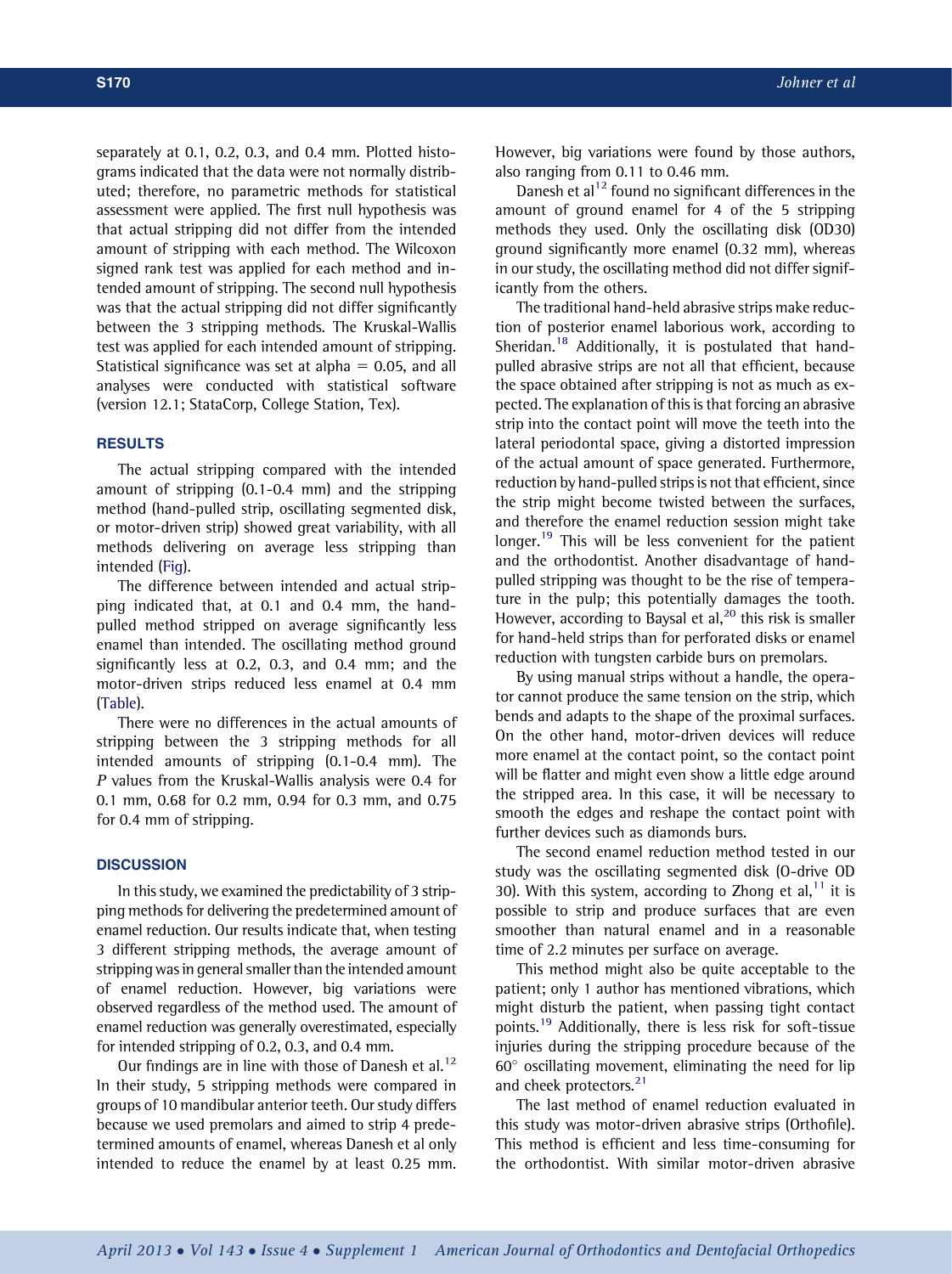<span id="page-3-0"></span>

Fig. Box plots of actual vs intended amounts of stripping by intended amount of stripping and method (medians, 25th and 75th percentiles, whiskers at minimum and maximum amounts of data, dots indicate outliers).

## Table. Medians of actual stripping per stripping method and per intended stripping depth

| Intended stripping depth (mm)                          |                              |                              |                               |
|--------------------------------------------------------|------------------------------|------------------------------|-------------------------------|
| 0.1                                                    | 0.2                          | 0.3                          | 0.4                           |
| Medians and ranges of actual amounts of stripping (mm) |                              |                              |                               |
| $0.07*$ (0.00-0.16)                                    | $0.14(0.00-0.38)$            | $0.25(0.15-0.45)$            | $0.34^{\dagger}$ (0.06-0.52)  |
| $0.09(0.09-0.32)$                                      | $0.13^{\dagger}$ (0.02-0.27) | $0.27^{\dagger}$ (0.12-0.33) | $0.30^{\ddagger}$ (0.13-0.42) |
| $0.09(0.01-0.15)$                                      | $0.15(0.04-0.30)$            | $0.27(0.13 - 0.44)$          | $0.38*(0.10-0.50)$            |
|                                                        |                              |                              |                               |

 $P^*P < 0.05$ ;  ${}^{\top}P < 0.01$ ;  ${}^{\top}P < 0.001$ .

strips by other companies, it is also possible to reduce strips  $s_j$  once companies, it is also possible to reader are also quite safe because the moving file cannot hurt the tongue or the lips, whereas the generated vibration is a potential disadvantage.<sup>[19](#page-4-0)</sup>

The precision of interdental enamel reduction might be improved by using disks of predetermined thickness, since some manufacturers have recently introduced them to the market. Further tooth separation with interdental wedges could enhance accuracy by eliminating any interproximal pressure. It also seems reasonable to reduce the enamel progressively, because reduction of smaller amounts of enamel was more predictable.<sup>[14](#page-4-0)</sup>

Based on the previous study by Danesh et al,  $12$  a similar procedure of mounting teeth in silicone was adapted to imitate the physiologic mobility of the teeth; this was